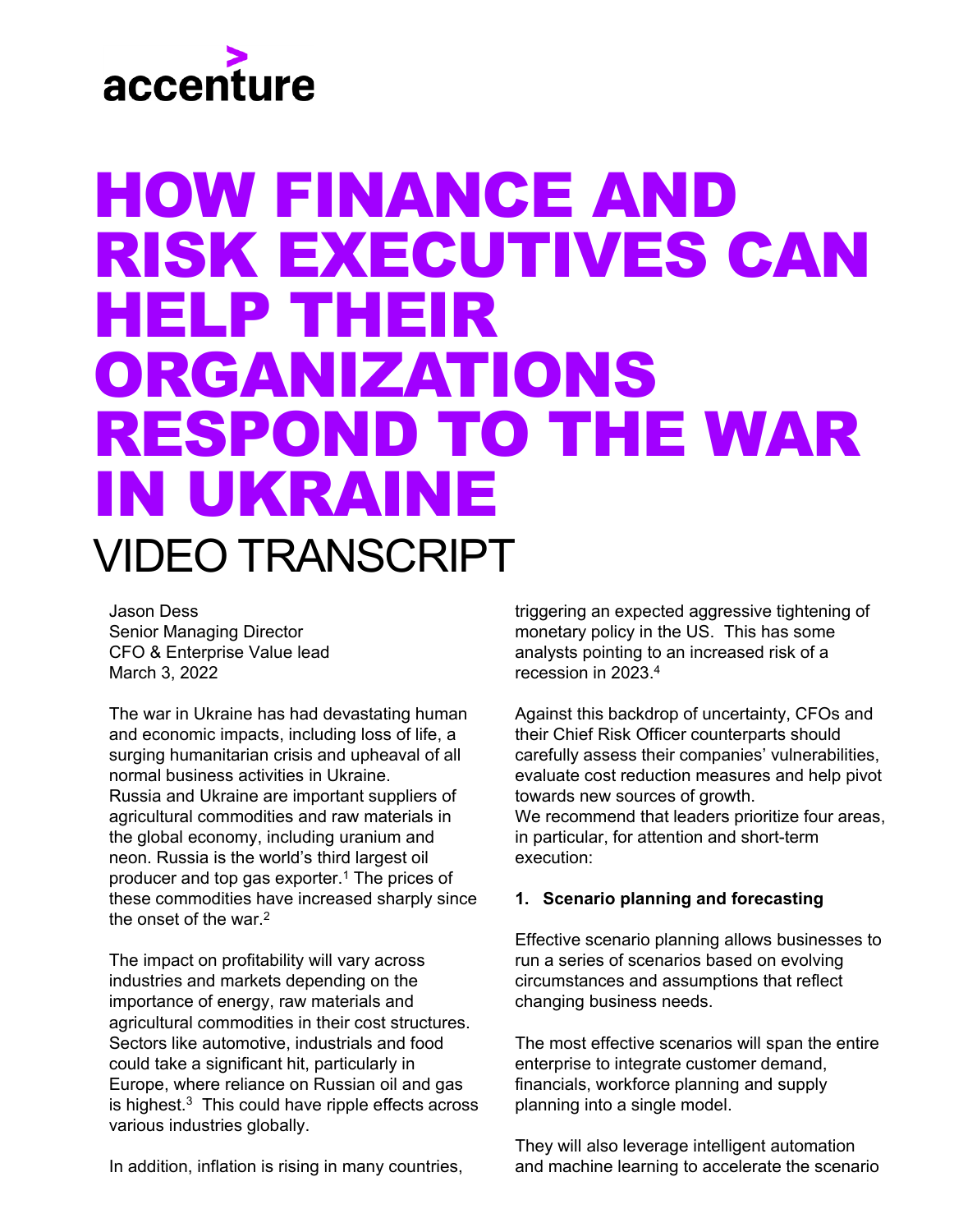

planning and decision-making cycle.

#### **2. Operational risk**

Chief Risk Officers can help assess five major dimensions of their organization's operational risk profile.

**First, business continuity risk:** Consider reviewing and updating business continuity plans—designing ad hoc scenarios to account for a range of potential circumstances.

**Second, cyber risk:** Set up controls for new cyber threats, leveraging the analysis of cyber intelligence evidence.

**Third, financial crime risk:** Review and strengthen screening rules to make sure they comply with sanctions and trade restrictions.

**Fourth, third-party risk:** Prepare for possible disruptions by finding alternatives to suppliers whose operations are severely impacted by the war. Prepare a response plan to third-party cyber incidents.

**Fifth, ESG risk:** Create a communications plan to keep investors and relevant stakeholders up to date on any possible changes to their ESG commitments.

#### 3. Cost Reduction

All CFOs should keep a close eye on their cost structure regardless of exposure to the conflict. CFOs should consider their direct exposure to higher energy and raw materials costs and their indirect exposure to inflation along their value chain.

The typical playbook to quickly help reduce costs generally also applies to this crisis. These actions include reducing capacity; reducing, deferring or spreading discretionary expenditures over a longer period of time; implementing smarter procurement strategies; renting rather than owning assets; and looking for outsourcing opportunities.

The overarching aim, however, should be to reset the company's cost baseline for the emerging reality that higher costs will likely carry into the future.

#### **3. Cost Reduction**

All CFOs should keep a close eye on their cost structure regardless of exposure to the conflict. CFOs should consider their direct exposure to higher energy and raw materials costs and their indirect exposure to inflation along their value chain.

The typical playbook to quickly help reduce costs generally also applies to this crisis. These actions include reducing capacity; reducing, deferring or spreading discretionary expenditures over a longer period of time; implementing smarter procurement strategies; renting rather than owning assets; and looking for outsourcing opportunities.

The overarching aim, however, should be to reset the company's cost baseline for the emerging reality that higher costs will likely carry into the future.

4. Divestment decisions

A remarkable feature of the current crisis is the number of companies deciding to divest from Russia. As of May 1, over 750 global companies have announced their full or partial withdrawal from Russia and that number continues to grow.5

The assessment and implementation of a divestment decision is likely to differ depending on the complexity of the business and the financial commitment it has in the market.

**First**, consideration should be given to the safety, well-being and employment needs of employees in Russian operations.

**Second**, work with your legal counsel to carefully evaluate if a proposed transaction is permitted under the sanctions and countersanctions.